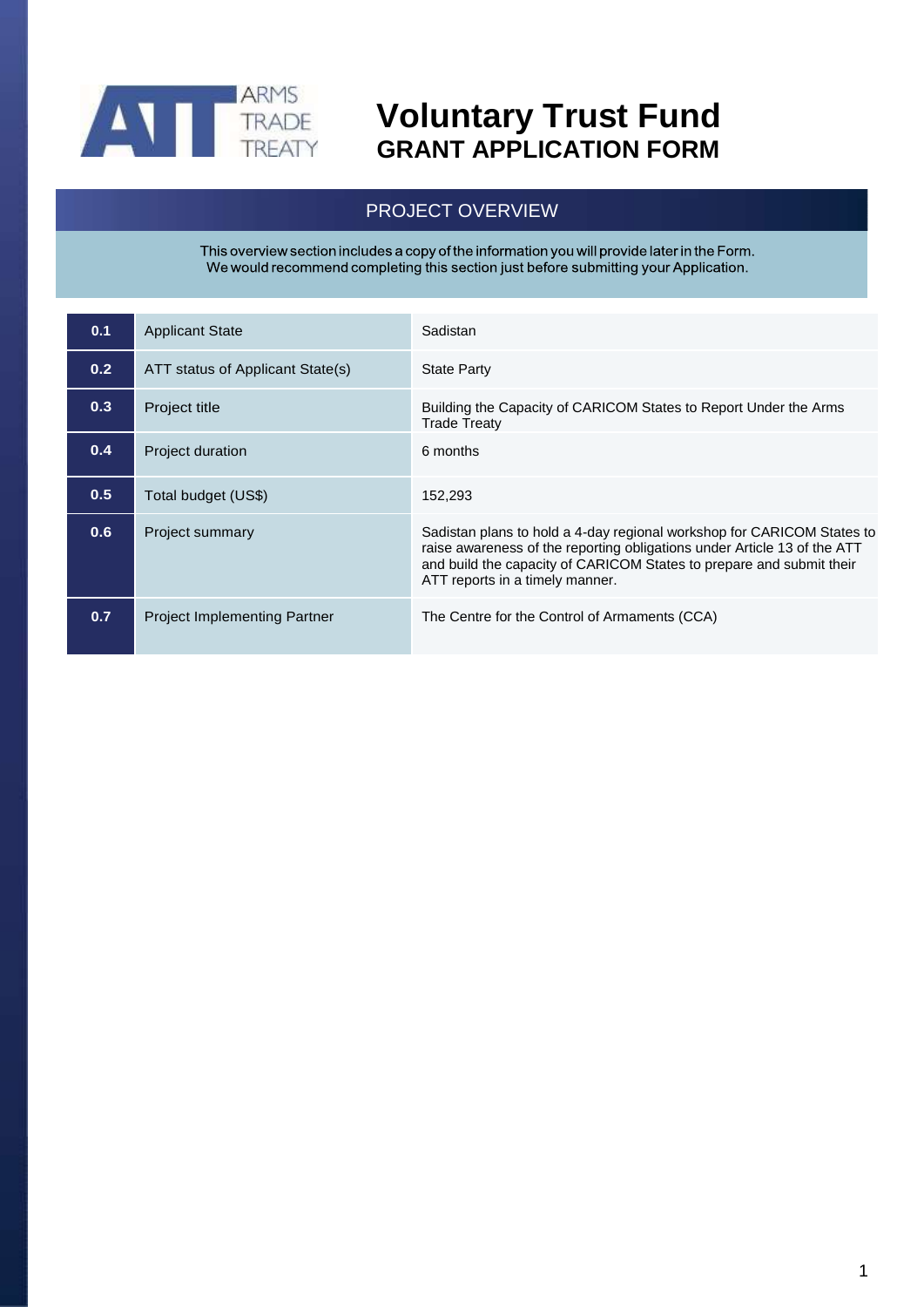# 1 Applicant State(s)

| 1.1 | Name of Applicant State                                                                        | Sadistan                                  |                |
|-----|------------------------------------------------------------------------------------------------|-------------------------------------------|----------------|
| 1.2 | Government department or agency with<br>primary responsibility for implementing the<br>project | Ministry of Foreign Affairs               |                |
| 1.3 | Is this a joint Application with another State?                                                | $\Box$ YES<br>Name of Co-Applicant State: | $\boxtimes$ NO |
|     |                                                                                                | Click Here to enter text                  |                |

## 2 Beneficiary State(s)

| 2.1 | Will other States benefit from the project<br>e.g. through their participation in a regional<br>meeting? | $\boxtimes$ YFS                                                                                                                                                             | $\Box$ NO |
|-----|----------------------------------------------------------------------------------------------------------|-----------------------------------------------------------------------------------------------------------------------------------------------------------------------------|-----------|
| 2.2 | If yes to 2.1, please list those State(s) this<br>project is intended to benefit                         | Bahamas, Barbados, Belize, Dominica, Grenada, Guyana, Haiti,<br>Jamaica, St Kitts and Nevis, St Lucia, St Vincent and the<br>Grenadines, Suriname, and Trinidad and Tobago. |           |

## 3 Contact Persons

| <b>Primary Contact Person 1</b>    |                             | <b>Secondary Contact Person 2</b>                |                             |
|------------------------------------|-----------------------------|--------------------------------------------------|-----------------------------|
| Title (e.g. Mr., Ms., Dr.)         | Ms.                         | Title (e.g. Mr., Ms., Dr.)                       | Mr.                         |
| <b>First Name</b>                  | Amanda                      | <b>First Name</b>                                | Toby                        |
| Last Name                          | Bellington                  | <b>Last Name</b>                                 | Winters                     |
| Job Title                          | Deputy Director             | Job Title                                        | Policy Officer              |
| Government Department<br>or Agency | Ministry of Foreign Affairs | Government Department<br>or Implementing Partner | Ministry of Foreign Affairs |
| <b>Telephone Number</b>            | +23 79 854 69 70            | <b>Telephone Number</b>                          | +23 79 854 69 75            |
| E-mail                             | a.bellington@mfa.sdn.gov    | E-mail                                           | t.winters@mfa.sdn.gov       |

<sup>1</sup>A Primary Contact Person acts as the project co-ordinator and will be responsible for implementing the project, and providing narrative and financial expenditure reports to the ATT Secretariat. They must be a representative of the State named in 1.1.

<sup>2</sup>A Secondary Contact Person may be a State representative from the Co-Applicant State or your Implementing Partner, if you have one.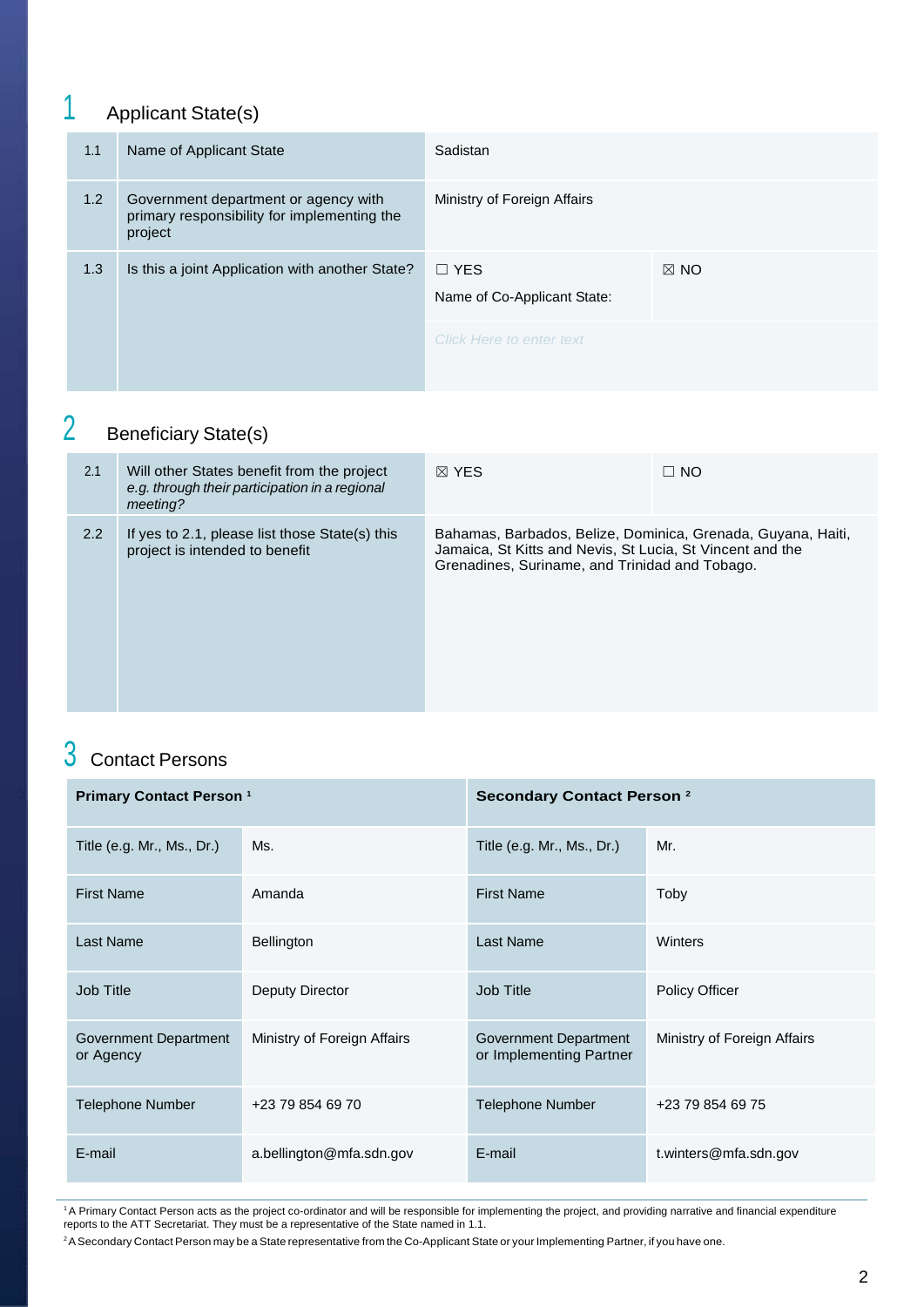## 4 Project Implementing Partner(s)

| 4.1 | Are you engaging an Implementing Partner<br>e.g. NGO or regional organisation? | $\boxtimes$ YES                                                                                                                                                                                                                                                                                                                                                                                                                                                                             | $\Box$ NO |
|-----|--------------------------------------------------------------------------------|---------------------------------------------------------------------------------------------------------------------------------------------------------------------------------------------------------------------------------------------------------------------------------------------------------------------------------------------------------------------------------------------------------------------------------------------------------------------------------------------|-----------|
| 4.2 | Name of Implementing Partner                                                   | The Centre for the Control of Armaments (CCA)                                                                                                                                                                                                                                                                                                                                                                                                                                               |           |
| 4.3 | What role(s) will the Implementing Partner<br>perform?                         | CCA is a Lagos-based think tank that has considerable<br>experience working with States to provide technical knowledge<br>and build capacity to prepare and submit ATT Initial and Annual<br>Reports in accordance with Article 13 of the Treaty. The CCA will<br>undertake the logistical preparations for the workshop (including<br>booking flights, venue, catering, accommodation and<br>transportation for participants) and will prepare the training<br>materials for the workshop. |           |
| 4.4 | Will the Implementing Partner receive the<br>funds directly from the VTF?      | $\boxtimes$ YES                                                                                                                                                                                                                                                                                                                                                                                                                                                                             | $\Box$ NO |

## 5 ATT Status of Applicant State

| 5.1                                                                                                                                | ATT status of Applicant State(s)                                                                                                      | $\boxtimes$ State Party         | $\Box$ Signatory | $\Box$ Neither |
|------------------------------------------------------------------------------------------------------------------------------------|---------------------------------------------------------------------------------------------------------------------------------------|---------------------------------|------------------|----------------|
| 5.2                                                                                                                                | If you are not yet a State Party to the ATT,<br>please comment on your progress towards<br>ratification of or accession to the Treaty | <b>Click Here to enter text</b> |                  |                |
| If you are not yet a State Darty you must provide an efficial letter ar note yerhole that oboys a 'cloor and unambiguous nolitical |                                                                                                                                       |                                 |                  |                |

*If you are not yet a State Party, you must provide an official letter or note verbale that shows a 'clear and unambiguous political commitment to accede to the ATT', as required by the VTF Terms of Reference.*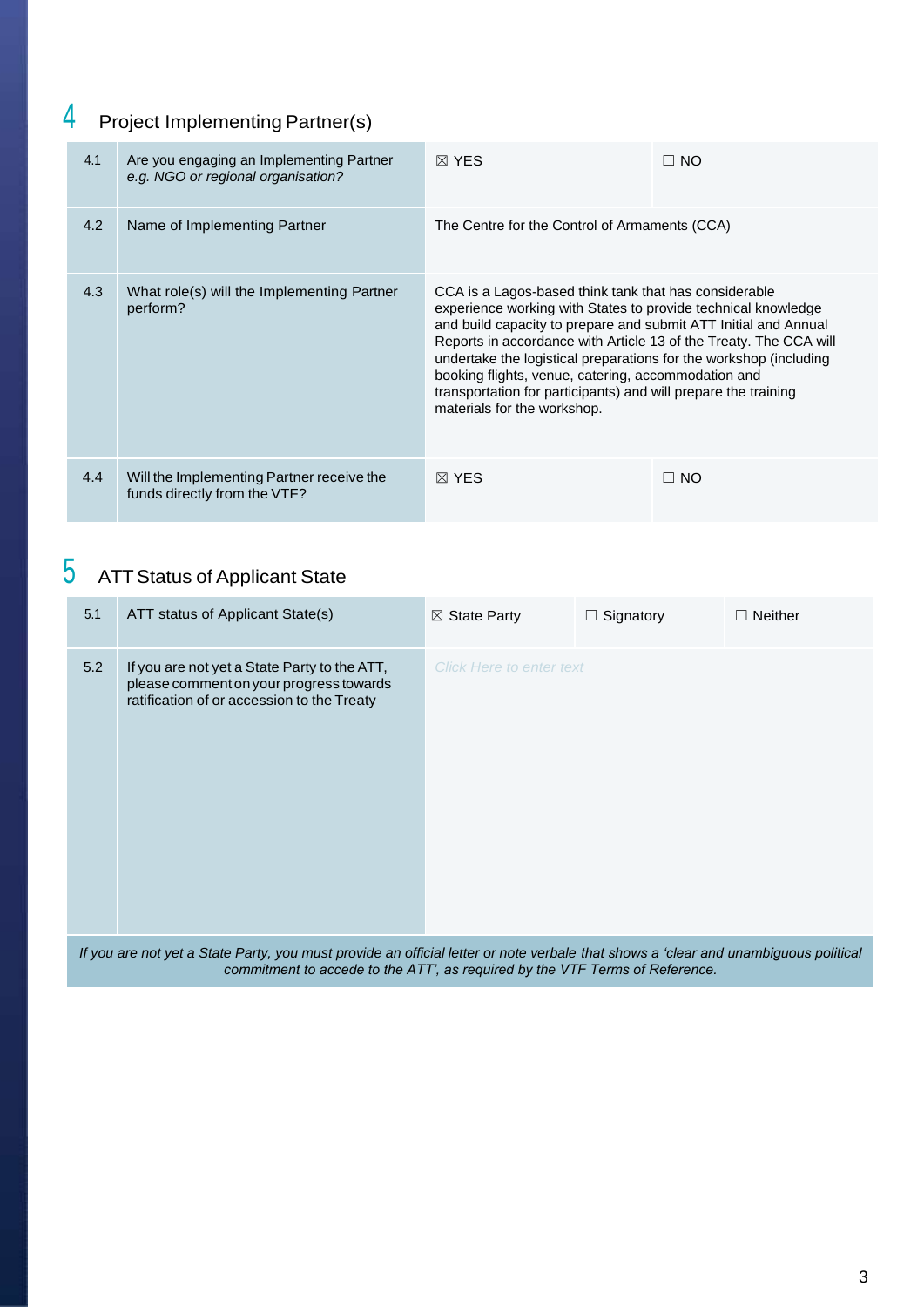# 6 Project Description

| 6.1 | Project title         | Building the Capacity of CARICOM States to Report Under the Arms Trade Treaty                                                                                                                                                                                                                                                                                                                                                                                                                                                                                                                                                                                                                                                                               |                                                                                                                                                                 |            |  |
|-----|-----------------------|-------------------------------------------------------------------------------------------------------------------------------------------------------------------------------------------------------------------------------------------------------------------------------------------------------------------------------------------------------------------------------------------------------------------------------------------------------------------------------------------------------------------------------------------------------------------------------------------------------------------------------------------------------------------------------------------------------------------------------------------------------------|-----------------------------------------------------------------------------------------------------------------------------------------------------------------|------------|--|
| 6.2 | Start date            | 01/10/2021                                                                                                                                                                                                                                                                                                                                                                                                                                                                                                                                                                                                                                                                                                                                                  | End date                                                                                                                                                        | 31/03/2022 |  |
| 6.3 | Project summary       | Sadistan plans to hold a 4-day regional workshop for CARICOM States to raise<br>awareness of the reporting obligations under Article 13 of the ATT and build the<br>capacity of CARICOM States to prepare and submit their ATT reports in a timely<br>manner.                                                                                                                                                                                                                                                                                                                                                                                                                                                                                               |                                                                                                                                                                 |            |  |
| 6.4 | Project aim           |                                                                                                                                                                                                                                                                                                                                                                                                                                                                                                                                                                                                                                                                                                                                                             | This project will build the capacity of CARICOM States to meet their reporting<br>obligations under the ATT and will improve ATT reporting rates in the region. |            |  |
| 6.5 | Project rationale     | CARICOM States have one of the lowest rates of reporting, with some 36% of CARICOM<br>States that are States Parties to the Treaty having submitted their Initial Reports under<br>Article 13(1), and only 18% having submitted their Annual Reports under Article 13(3).<br>The low reporting rate in the region is a result of several factors, including: lack of<br>awareness among CARICOM States of the existence of the reporting obligations and<br>deadlines; confusion regarding reporting requirements; lack of internal coordination and<br>communication; underdeveloped information-collection processes; lack of capacity and<br>resources; lack of time to complete reports. This project will seek to address some of<br>these challenges. |                                                                                                                                                                 |            |  |
| 6.6 | Project beneficiaries | individuals involved in ATT reporting.                                                                                                                                                                                                                                                                                                                                                                                                                                                                                                                                                                                                                                                                                                                      | CARICOM States are the direct beneficiaries of this project. Specifically, the key                                                                              |            |  |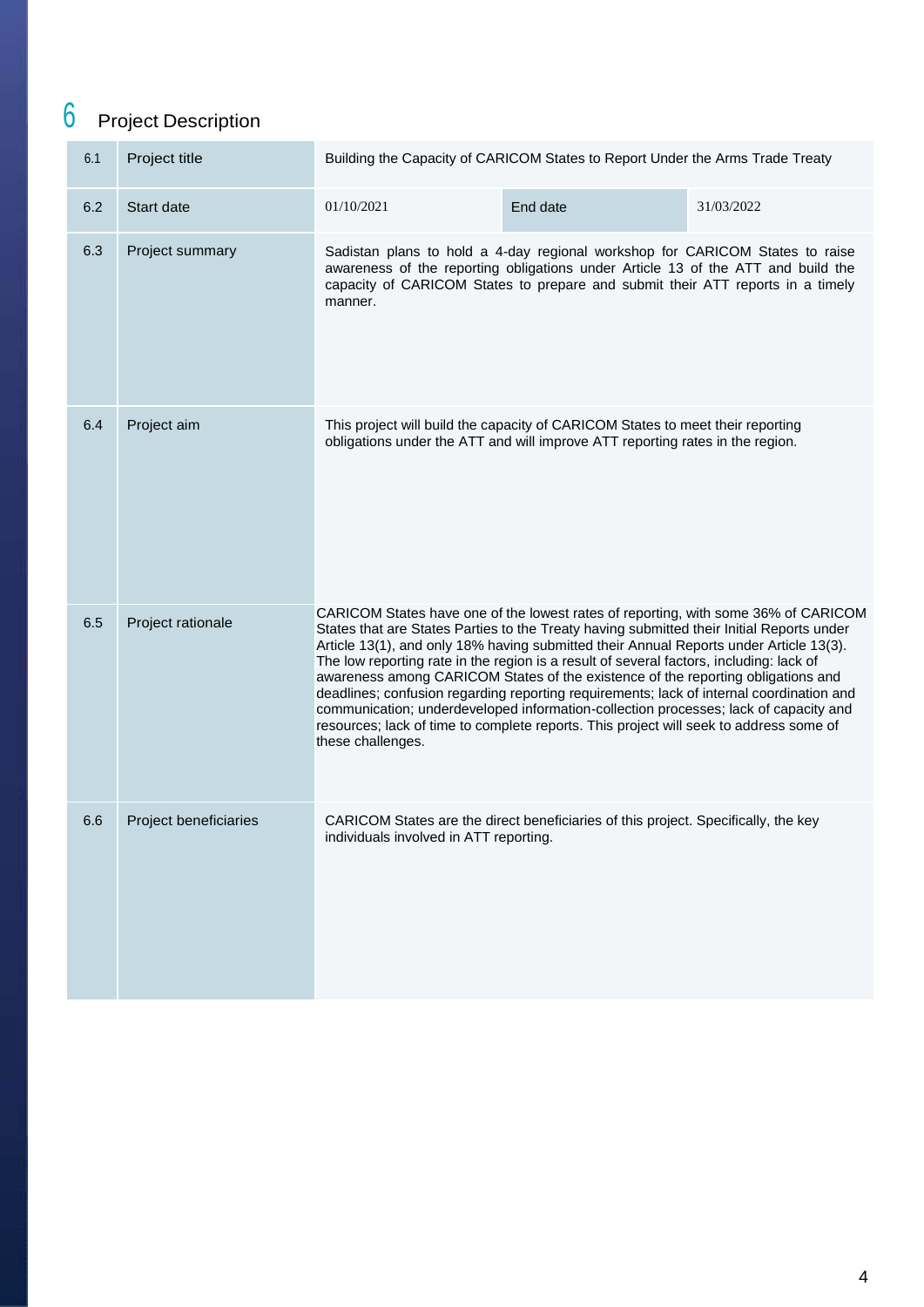6.7 Please set out below the distinct phases of the project, including a description of the main activities for each phase, the sequencing or timing of activities, and the outputs or deliverables for each phase

#### Activity 1. Organisation of the workshop to build CARICOM States' reporting capacity

The CCA, with the support of the Sadistan Government, will organize the regional workshop to build capacity on ATT reporting, including:

a) Identifying and inviting 3 participants from each CARICOM State, targeting individuals involved in record-keeping and reporting in each State.

b) Identifying and inviting international expert to attend and facilitate the workshop.

c) Making the logistical arrangements, including booking flights, accommodation, venue, catering and ground transportation.

Output: List of participants and logistics of the workshop are confirmed.

Activity 2. Preparation of the agenda and training materials for the workshop

The CCA will prepare the agenda for the workshop, in consultation with the Sadistan Government, and will prepare the training materials for the workshop, including a guide on resources participants may consult to receive assistance with ATT reporting. The agenda will include the following elements and topics:

- 1) Challenges CARCIOM States face in completing and submitting ATT reports.
- 2) Overview of ATT reporting obligations and deadlines.
- 3) National processes for preapring reports.
- 4) Sources of information for completing ATT reports.
- 5) Persons and entities with a role to play in reporting.
- 6) How to submit ATT reports: options and obstacles.
- 7) Practical exercise to complete ATT reports.

In addition, participating States will be required to submit specific information in advance of attending the meeting via a questionnaire, such as: individuals and departments responsible for reporting; status of reporting and report preparation; internal processes for report prearation; and challenges to reporting.

Output: Training materials for the workshop that are tailored to participants are prepared and printed in advance of the workshop.

#### Activity 3. Holding the workshop

The 4-day workshop will be held in January 2022 in Stefan town, the capital of Sadistan. There will be a total of 50 attendees. This will comprise: 42 participants from CARICOM States (14 States x 3 participants per State), plus 3 staff from the CCA, one international expert, one representative of the regional organization CARICOM and 3 local support staff. In addition, locally-based personnel from the Sadistan Government will be encouraged to attend. The workshop will involve a combination of presentations, group discussions, individual and group practical exercises.

Output: 42 participants/government officials from 14 CARICOM States will have received training on ATT reporting and will have the capacity and tools to prepare and submit ATT reports moving forward. Ideally, each participating State will have identified the key individuals responsible for ATT reporting in its State.

Activity 4. Follow up with each participating State after the workshop to encourage and assist with the submission of their 2021 Annual Reports

The CCA will follow up via email and telephone with each State participant two months after the workshop (i.e. in March) to assess whether the participants found the workshop useful in their daily work, to encourage them to submit their 2021 Annual Reports by 31 May 2022, and to offer assistance in preparing and completing 2021 Annual Reports.

Output: 14 CARICOM States will have received individual support to prepare and submit their 2021 Annual Report. Ideally, the number of Annual Reports submitted by the States in the region will increase, relative to previous years.

Activity 5. Drafting of summary report of the regional workshop, including outcomes and recommendations for further activity in this area

The CCA in consultation with Sadistan, will draft a summary report of the workshop (separate ad distinct from the Interim and Final Reports due under the project to the ATT Secrtariat/VTF) that highlights the findings of the workshop and, if appropriate, makes recommendations and suggestions for future activities on this topic for the region and/or individual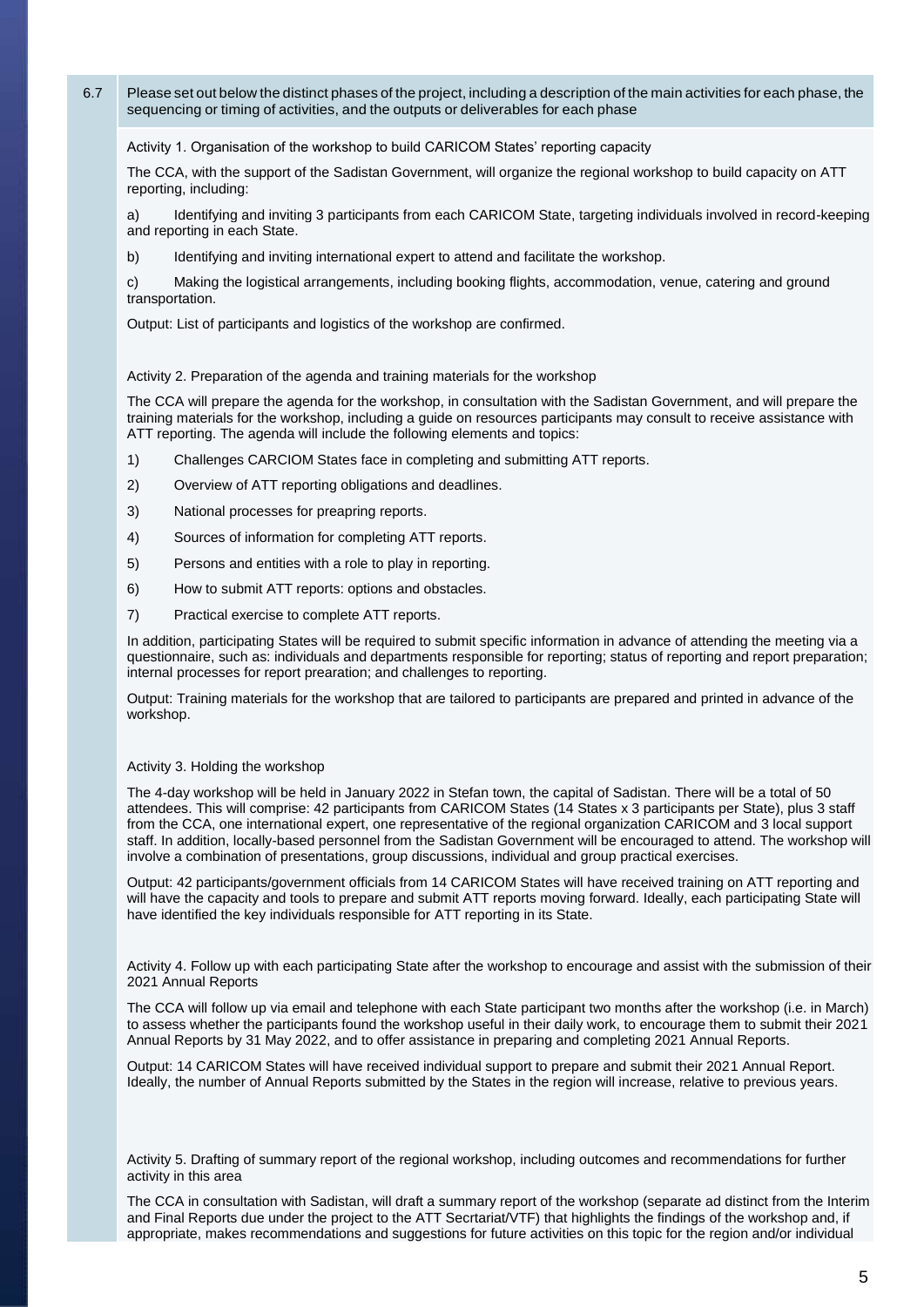|      | participating States. These recommendations could lead to future projects.<br>Output: Report on the outcomes of the workshop, including lessons learned and recommendations for further activity in<br>this area.                      |                                                                                                                                                                                                                                                                                                                                                                                                                                                                                                      |                                                                                                                                                                                     |  |
|------|----------------------------------------------------------------------------------------------------------------------------------------------------------------------------------------------------------------------------------------|------------------------------------------------------------------------------------------------------------------------------------------------------------------------------------------------------------------------------------------------------------------------------------------------------------------------------------------------------------------------------------------------------------------------------------------------------------------------------------------------------|-------------------------------------------------------------------------------------------------------------------------------------------------------------------------------------|--|
|      | Indicate the key focus(es) of the project<br>□ National Control List<br>$\Box$ Competent National Authority<br>□ National Point of Contact<br>$\boxtimes$ Reporting<br>$\Box$ Gap analysis/needs assessment<br>$\Box$ Legal assistance | Other. Please specify: Click Here to enter text                                                                                                                                                                                                                                                                                                                                                                                                                                                      | $\Box$ Export controls<br>$\Box$ Import controls<br>$\Box$ Brokering controls<br>$\Box$ Transit/transshipment controls<br>$\Box$ Diversion prevention<br>$\boxtimes$ Record keeping |  |
| 6.9  | How does this project<br>contribute to your strategy<br>to advance implementation<br>of the ATT?                                                                                                                                       | Sadistan has developed a five-year strategic plan to implement the ATT. The plan for the<br>first year includes establishing the elements of a national control system in accordance<br>with Article 5 and setting up a mechanism to ensure Sadistan can meet its reporting<br>obligations under Article 13. This project will help Sadistan (as well as other States in the<br>region) to establish a sustainable mechanism to ensure ATT reports are prepared and<br>submitted in a timely manner. |                                                                                                                                                                                     |  |
| 6.10 | Please describe the<br>expected impacts of the<br>project as a whole                                                                                                                                                                   | reports by States in the region.                                                                                                                                                                                                                                                                                                                                                                                                                                                                     | CARICOM States will have the necessary capacity to fulfil their ATT reporting obligations<br>under Article 13. There will be an increase/improvement in the submission of ATT       |  |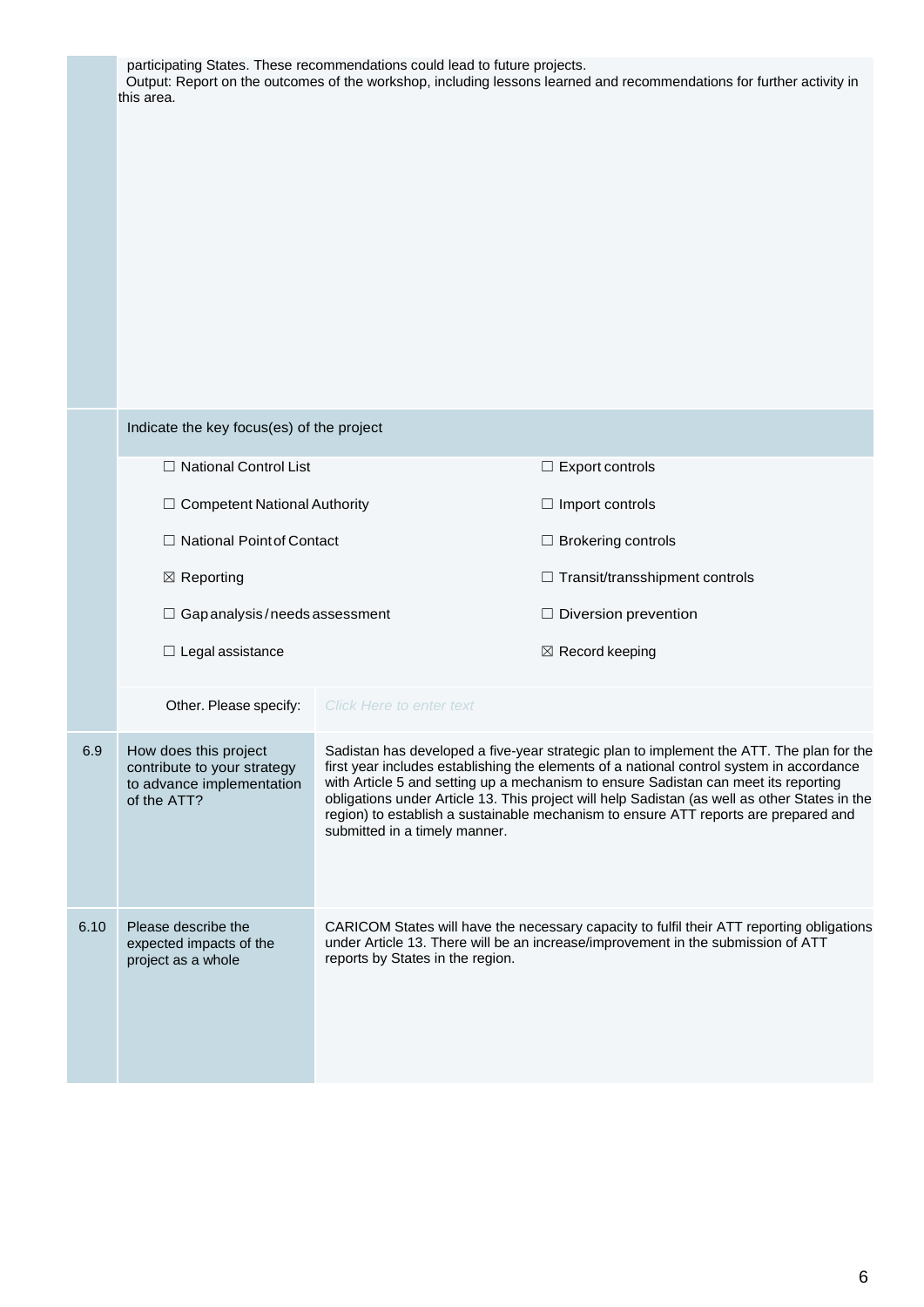| 6.11 | Please explain if (and how)<br>gender considerations will<br>be taken into account              | The invitation to participating States will request that each participating State strives for<br>gender balance, and the project will aim to ensure at least 40% of participants in the<br>workshop are women and that they participate actively in the workshop. In addition, the<br>experts engaged to deliver training at the workshop will be 50% women. |
|------|-------------------------------------------------------------------------------------------------|--------------------------------------------------------------------------------------------------------------------------------------------------------------------------------------------------------------------------------------------------------------------------------------------------------------------------------------------------------------|
| 6.12 | Please describe any other<br>relevant considerations as<br>part of your overall project<br>plan | The CARICOM region has one of the highest rates of participation in the ATT but one of<br>the lowest rates of ATT reporting. This project will seek to find a collective approach to<br>this anomaly to improve the rate of reporting by this region and the engagement of this<br>region in the ATT process as a whole.                                     |

## 7 Financial information

| 7.1 | Total budget (US\$)                                                                                                 | US\$       | 152.293                                                       |                                                                            |
|-----|---------------------------------------------------------------------------------------------------------------------|------------|---------------------------------------------------------------|----------------------------------------------------------------------------|
|     | The total bid must not exceed US\$ 100,000, except where the project involves more than one Applicant State or more |            | than one State is benefitting from the project.               |                                                                            |
| 7.2 | Indicate the State's in-kind contribution to the<br>project                                                         |            | workshop, including to and from the aiport.                   | Sadistan will provide ground transportation to all participants during the |
| 7.3 | Are you providing any funding to the project?                                                                       |            | $\Box$ YES                                                    | $\boxtimes$ NO                                                             |
|     |                                                                                                                     |            | If yes, how much funding is the Applicant State contributing? |                                                                            |
|     |                                                                                                                     | US\$       | <b>Click Here to enter text</b>                               |                                                                            |
| 7.4 | Are you seeking or receiving funding from any<br>other State or Organisation for this project<br>(i.e. co-funding)? | $\Box$ YES |                                                               | $\boxtimes$ NO                                                             |
| 7.5 | If yes to 7.4, from whom and what is the<br>amount of the co-funding?                                               | project).  |                                                               | e.g. direct funding from X donor State for US\$30,000 (45% of the total    |

## 8 Relationship to otherprojects

| 8.1 | Have you received assistance for ATT-related<br>projects in the past, including from other<br>sources? e.g. ATT VTF, EU-ATT Outreach and<br><b>UNSCAR</b> | $\Box$ YES                                                                                                                 | $\boxtimes$ NO |
|-----|-----------------------------------------------------------------------------------------------------------------------------------------------------------|----------------------------------------------------------------------------------------------------------------------------|----------------|
| 8.2 | If yes to 8.1, who provided the assistance, and<br>in what year?                                                                                          | e.g. ATT VTF (2017), UNSCAR (2016).                                                                                        |                |
| 8.3 | If yes to 8.1, please explain how that<br>assistance relates to the project proposed in<br>this application?                                              | e.g. how does this project build on previous projects, or does it relate to a<br>different aspect of $ATT$ implementation? |                |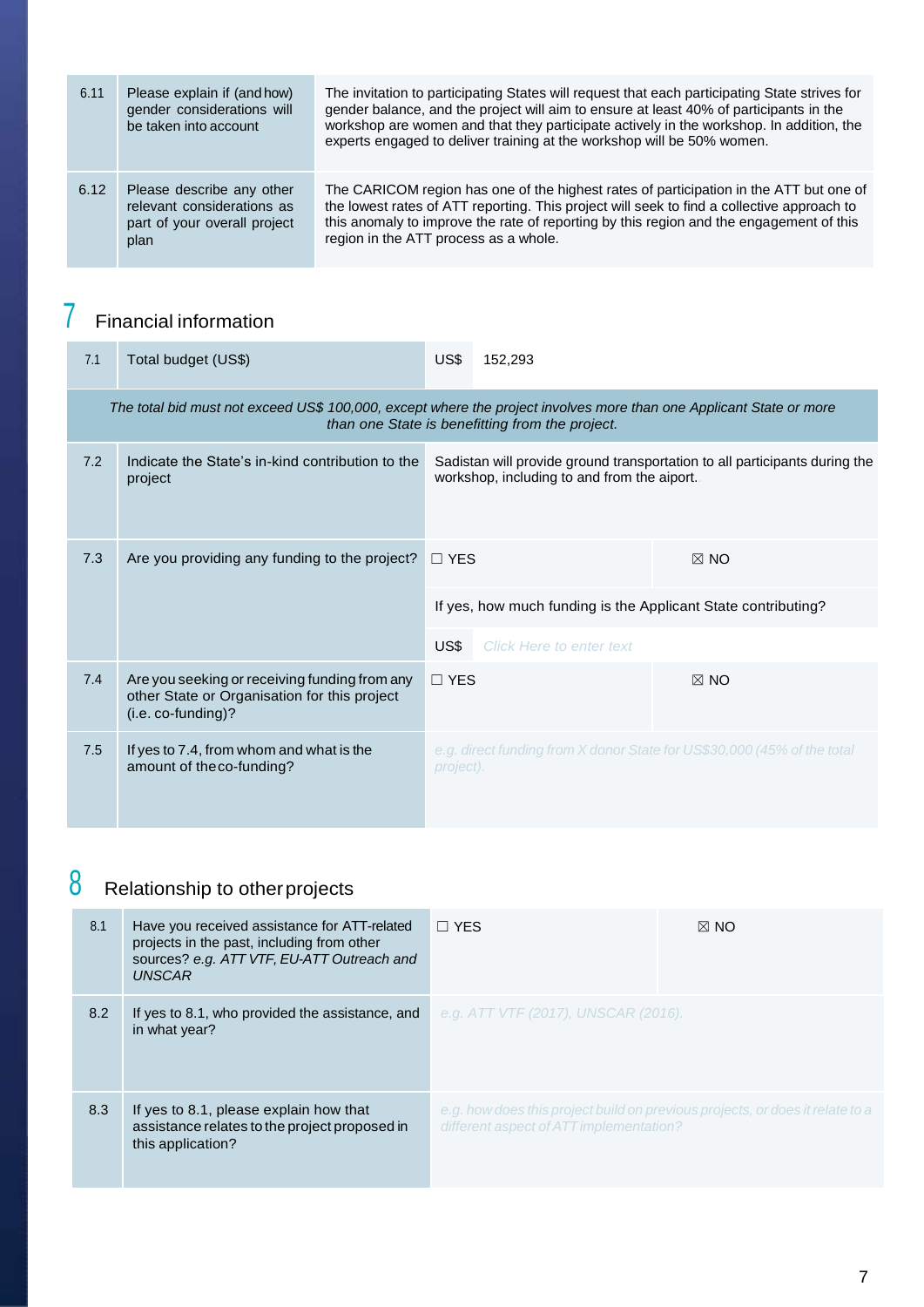## 9 Project Controls (Internal Control Mechanisms)

| 9.1 | What are the key risks <sup>3</sup> associated with the<br>project?                         | 1. Lack of interest by key state officials to participate in the<br>workshop (low risk                                                                                                                                                                                                                                                                                                                                                                                                                                                                                                                                                                                                                                                                                                                                          |
|-----|---------------------------------------------------------------------------------------------|---------------------------------------------------------------------------------------------------------------------------------------------------------------------------------------------------------------------------------------------------------------------------------------------------------------------------------------------------------------------------------------------------------------------------------------------------------------------------------------------------------------------------------------------------------------------------------------------------------------------------------------------------------------------------------------------------------------------------------------------------------------------------------------------------------------------------------|
|     |                                                                                             | 2. Workshop participants are rotated out of positions shortly after<br>the workshop and are no longer involved in the compilation of<br>reports (medium risk)                                                                                                                                                                                                                                                                                                                                                                                                                                                                                                                                                                                                                                                                   |
|     |                                                                                             | 3. Lack of political will and required inter-agency cooperation to<br>compile and submit accurate reports following the workshop (low<br>risk)                                                                                                                                                                                                                                                                                                                                                                                                                                                                                                                                                                                                                                                                                  |
|     |                                                                                             | 4. Lack of resources for accessible record-keeping necessary for<br>compiling reports (medium risk)                                                                                                                                                                                                                                                                                                                                                                                                                                                                                                                                                                                                                                                                                                                             |
|     |                                                                                             | 5. Inclement weather in the region preventing participants attending<br>the workshop (low risk)                                                                                                                                                                                                                                                                                                                                                                                                                                                                                                                                                                                                                                                                                                                                 |
| 9.2 | Please outline your risk management strategy                                                | 1. Sadistan and the CCA will lobby key state officials well in<br>advance of the project to raise awareness of the workshop,<br>generate momentum and buy-in, and encourage participation in<br>the workshop.                                                                                                                                                                                                                                                                                                                                                                                                                                                                                                                                                                                                                   |
|     |                                                                                             | 2. To mitigate this risk, the project will focus on building institutional<br>capacity and putting procedures in place rather than focusing on<br>the skills of individuals. Adopting national procuedures for<br>reporting will help ensure there are written guidelines for<br>compiling reports that can be followed irrespective of staff<br>turnover.                                                                                                                                                                                                                                                                                                                                                                                                                                                                      |
|     |                                                                                             | 3. Ensuring the participation of one or more senior members of<br>each participating Government, who will be responsible for<br>endorsing or signing off on the content and submission of future<br>ATT reports as part of the lobbying in advance of the workshop,<br>should help mitigate the risk of lack of political will.                                                                                                                                                                                                                                                                                                                                                                                                                                                                                                 |
|     |                                                                                             | 4. The CCA team has experience working with states with limited<br>capacities and resources to build capacity to report. This<br>experience will be utilized to determine the appropriate national<br>procedures for effective reporting in the context of each<br>participating State's circumstances. The workshop will also<br>identify potential infrastructure needs to improve record-keeping<br>and access to records for reporting purposes.                                                                                                                                                                                                                                                                                                                                                                            |
|     |                                                                                             | 5. The Caribbean's hurricane season runs from 01 June to 30<br>November each year. The workshop is scheduled to take place<br>in January to avoid possible disruption due to hurricanes.                                                                                                                                                                                                                                                                                                                                                                                                                                                                                                                                                                                                                                        |
| 9.3 | How will you manage the project during its<br>lifecycle, including monitoring its progress? | A memorandum of understanding (MoU) has been agreed<br>between the Sadistan Government and the CCA that<br>outlines the respective responsibilities of the two parties<br>as follows:<br>The CCA:<br>Responsible for logistical arrangements for the<br>$\overline{\phantom{a}}$<br>workshop<br>Draft the agenda and training materials for the<br>workshop<br>Facilitate the workshop (from an administrative<br>and substantive perspective, with the assistance of<br>the international expert)<br>Follow up with participating States after the<br>workshop<br>Draft the summary report of the workshop,<br>including recommendations<br>Prepare the draft narrative and expenditure reports<br>for the Interim and Final Report to be submitted to<br>the ATT Secretariat/VTF, to be endorsed and<br>finalized by Sadistan |
|     |                                                                                             | Sadistan Government<br>Support CCA with the identification of                                                                                                                                                                                                                                                                                                                                                                                                                                                                                                                                                                                                                                                                                                                                                                   |